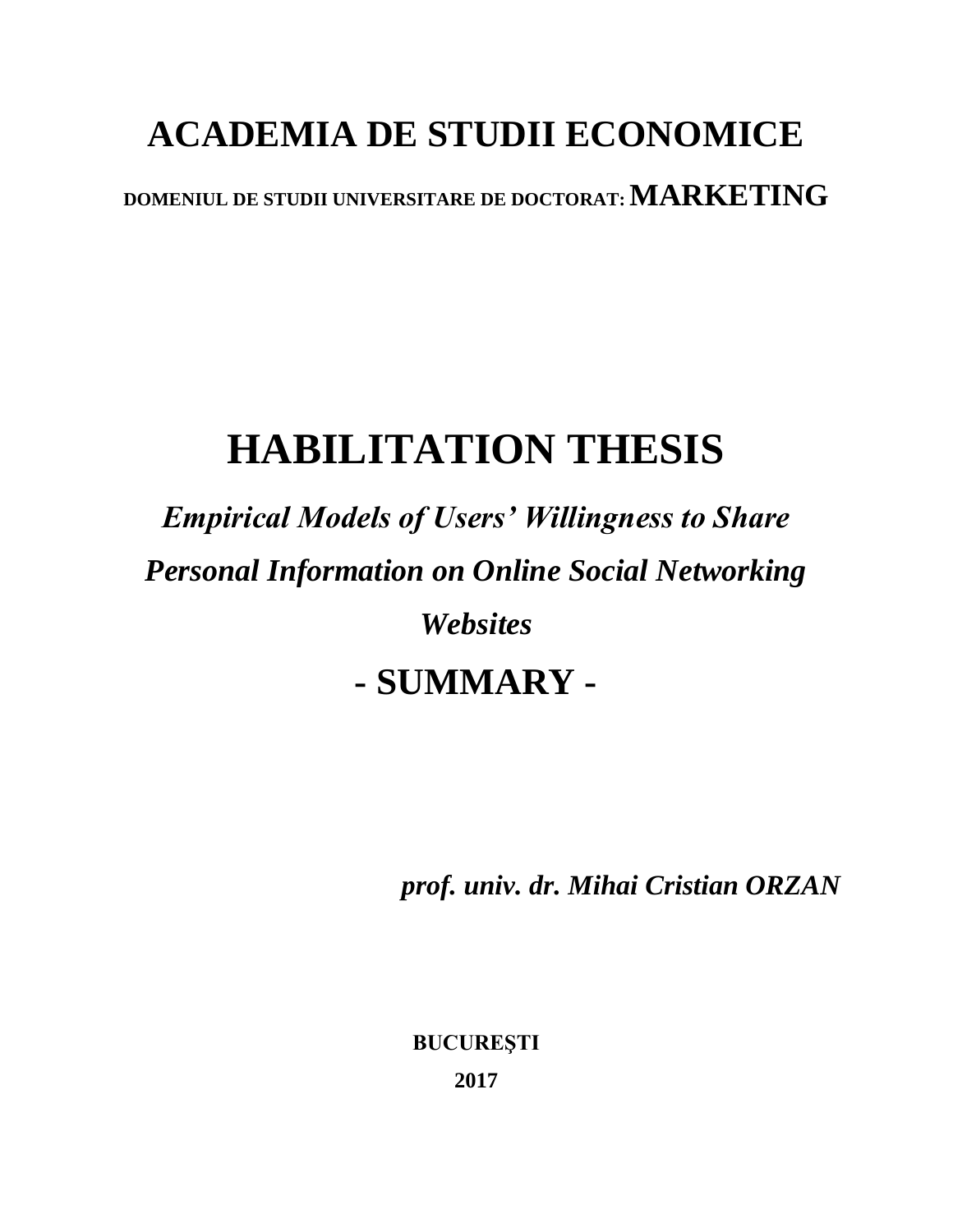The Habilitation Thesis titled "*Empirical Models of Users' Willingness to Share Personal Information on Online Social Networks*" is a review of the main results obtained by the author during his scientific and didactic research, performed after the completion of hid PhD thesis titled *"Marketing Information Systems Audit*", including a brief presentation of the academic, scientific and professional career development of the author, future development directions for his academic career, respectively a brief presentation of his ability to lead research teams, to organize and coordinate didactic activities, to explain and facilitate learning and research.

The first part of the thesis presents the main original scientific results obtained by the author in his research, after defending his PhD thesis titled *"Marketing Information Systems Audit"*, in October 2007. During this time the author published, as sole author or with other coauthors, 3 books, 10 articles in ISI Thomson Reuters indexed journals, over 30 scientific papers in journals indexed in various international academic databases, as well as over 30 communications in international and national conferences. The original scientific research activity has been grouped within the framework of the habilitation thesis in four subsections: the first one is examining the use and impact of online tools for marketing activities, both at the corporate and at the individual level; the second examines blogs from a "marketing tool" perspective, as well as the transmission of marketing messages through the blogosphere; the third subsection presents the author's research with regard to the efficiency of online social networks as a marketing communication medium; the last theme presents users' willingness to share personal data online, data that is used for marketing purposes, in the general context of users' privacy, and how it impact the quality and efficiency of promotional actions taken by organizations over social networking websites.

Thus, the first theme addresses works of a rather heterogeneous nature, having as main theme the use of the Internet for marketing activities, assessing users' satisfaction with educational services (in various fields such as health services, economic studies or entrepreneurship), how the use and perception of online services has evolved over the last decade, the effectiveness of using online marketing tools to promote E.U. funded projects, as well as online communication in tourism marketing and public institutions.

The second theme addresses a research stream comprised of papers published by the author about the use of blogs as online marketing tools, including several theoretical and empirical models for blog marketing evaluation, as well as marketing message transmissions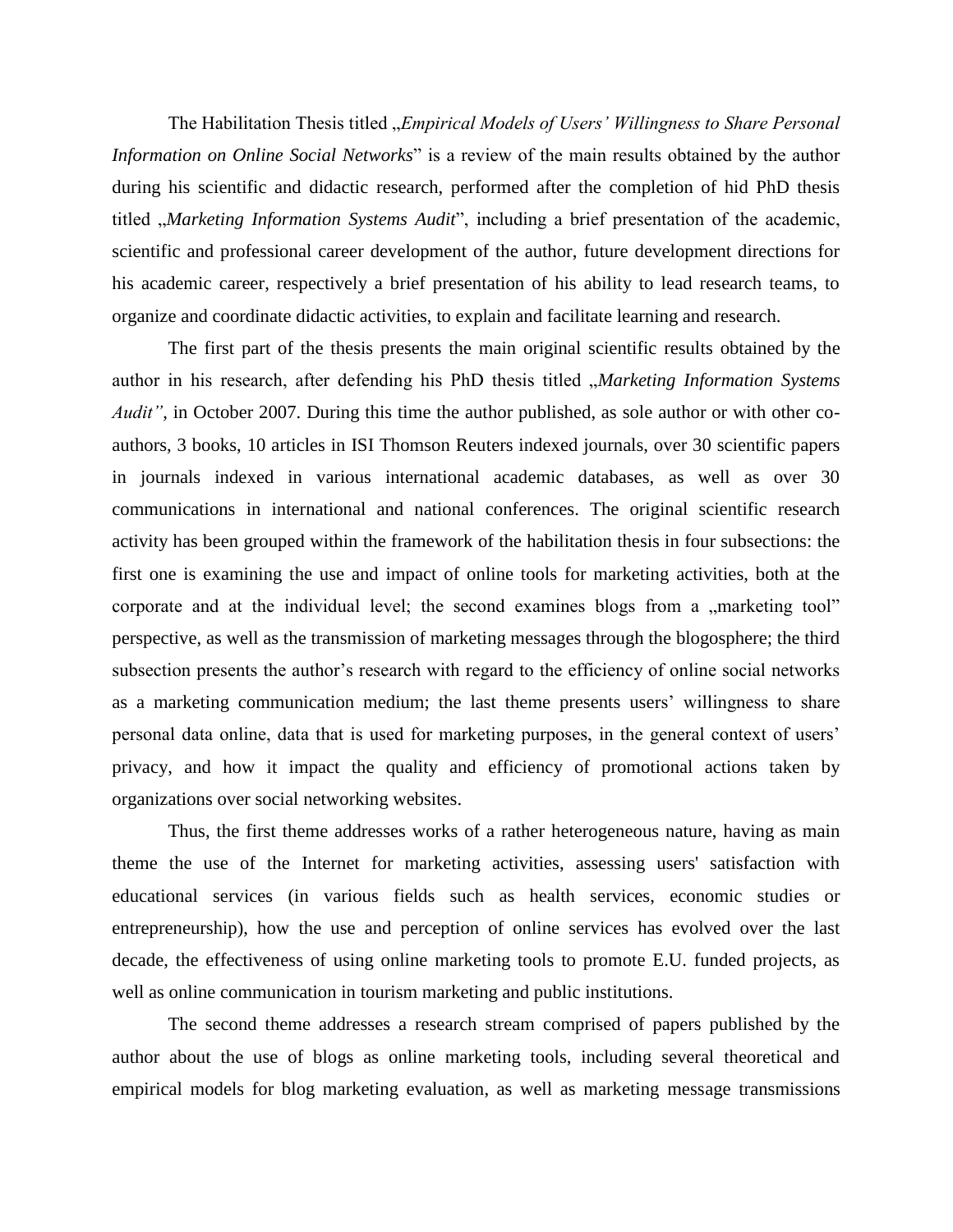through the blogosphere, the RSS-based network that makes a post almost instantly available to anyone interested in the topic.

The third theme includes several papers that examine online social networking websites and how they are embedded in marketing communication, as perhaps one of the most dynamic environments associated with modern marketing. Topics such as marketing messages diffusion and the likelihood of a message reaching the targeted audience, the way in which trust leads to the adoption or abandonment of online social networking websites, the study of the precursors of the adoption of certain online social networks, respectively factors that influence the perception of advertising messages within these websites.

Finally, the fourth major research stream, which addresses users' willingness to disclose real information about themselves in online social networks, studies in detail how the quality of online communications can be assessed, given that online marketing budgets for social media advertising have increased spectacularly in recent years, reaching tens of billions of dollars for advertising just in the account of Internet giants such as Facebook and Google. I have also tried to segment the social networking websites users' using social media information disclosure antecedents as group predictors, and I tried to assess the impact of constructs such as privacy perceptions, trust, perceived benefits and normative beliefs have on users' decision to disclose real data about themselves when using online social networking services.

The second part of the paper presents the evolution of my academic, scientific and professional career, following five major directions: continuous professional development, improvement of competences in didactic field, furthering of scientific research, both for fundamental and applied marketing topics, respectively a continuous involvement in academic administration. It details the postdoctoral studies conducted by the candidate with important European Union universities (e.g.: IESE Business School, University of Groningen and Leuven Catholic University), specialization studies, the contribution to the improvement of didactic activities within the Marketing Department of the Bucharest University of Economic Studies, the contribution to the founding and the management of the Online Marketing master program of the Marketing School, new courses development as part of the Marketing Department academic offering, fundamental and applied research activities that includes 15 research projects, 25 papers indexed by ISI Thomson Scientific Web of Knowledge database, 29 other articles published in academic journals indexed by various other academic international databases, as well as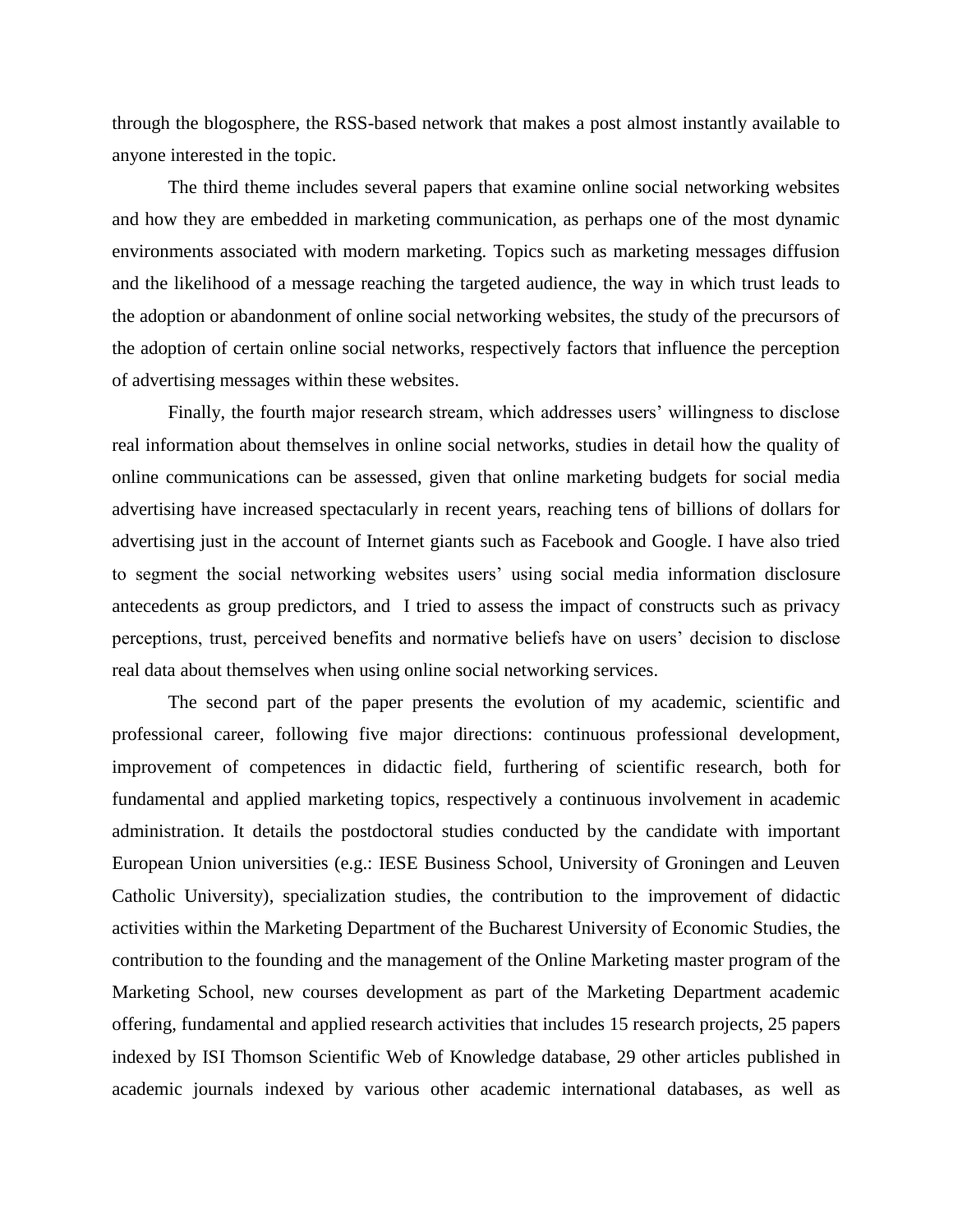contributing to the foundation and development, since 2007, of the "Online Marketing Journal", edited by the Faculty of Marketing alongside Uranus Publishing House.

The third part of the Habilitation Thesis highlights the future directions of my academic career, in the general context of my present scientific achievements in the field of marketing, following the same five major directions: continuous professional development, improvement of competences in didactic field, furthering of scientific research, both for fundamental and applied marketing topics, respectively a continuous involvement in academic administration, with priority being given to the development of international research projects, to the implementation and development of international conferences and workshops at ASE, the development of complex case studies, based on the Harvard Business School methodology, based on the experience of companies that found success on the Romanian market, publication of scientific articles in widely recognized international academic journals in the field of marketing, such as Marketing Science, Journal of Marketing, Journal of Interactive Marketing, indexation of the Online Marketing Journal in new international databases, as well as developing research partnerships with partners from the business environment, including conducting doctoral projects with companies operating on the local market.

The last chapter highlights the candidate's individual ability to coordinate research teams, organize and coordinate teaching activities, explain and facilitate learning and research. In this respect, the candidate has been coordinating graduate and undergraduate students for the graduation thesis since 2003, when he became a member of the Marketing Department of the Bucharest University of Economic Studies, that amount to over 500 bachelor and dissertation papers until now.

My teaching experience included various didactic activities in the field of marketing, which during the last decade and a half have consisted in teaching courses and seminars on subjects such as Marketing Research, Marketing Research on International Markets, Marketing Information Systems, Marketing Simulations, Marketing Forecasting, Applied Marketing Software, Marketing Data Analysis Using SPSS, Cybermarketing, Internet Marketing, Marketing Models, Marketing Projects, Scientific Seminars and, of course, Marketing. I was also dir6ectly involved in the development of new academic courses as part of the Marketing Department offer, which included: Advanced Marketing Analysis Methods, Social Media and Mobile Marketing, Online Marketing, Online Public Relations, Online Advertising, Modelling and Simulation of